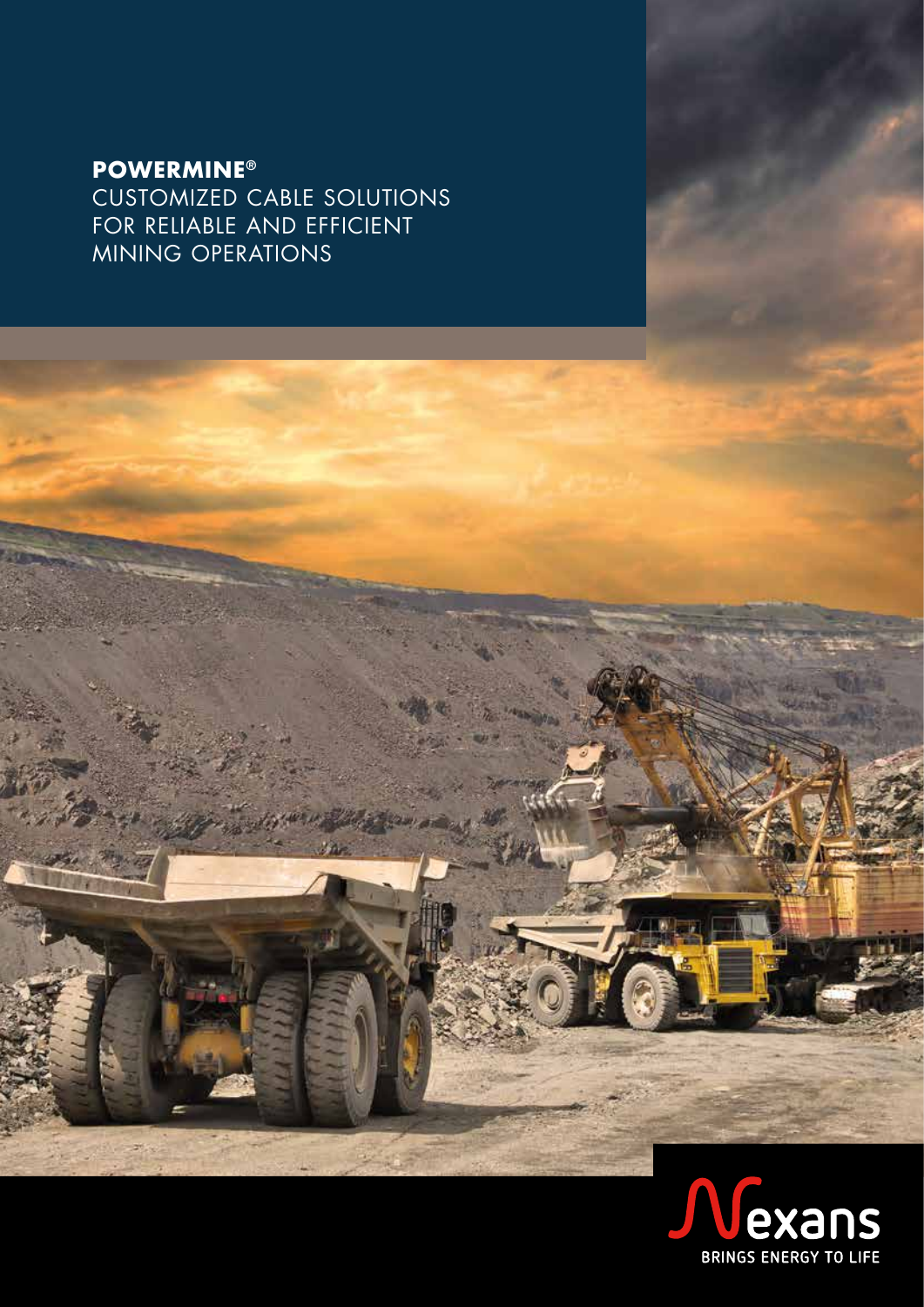

# EFFICIENT AND SUSTAINABLE MINING REQUIRES…

**In keeping with its cyclical nature dependent on world manufacturing, the mining industry has seen the price of metals and minerals rise, driven by re-stabilized commodity prices and re-emerging demand from China, India and other emerging/manufacturing nations. In fact, mining is expected to grow by some 5 to 7% annually for the next five years, positively impacting production and exploration worldwide.**

Russian companies are expanding open cast and underground mining, especially in the Siberian-Ural region. Australia is producing a wide range of minerals, including iron ore, copper and gold, and increasing its coal exports to Asia. Meanwhile, South American countries (Brazil, Chile, Peru and Argentina) are positioning themselves as world leaders in the production of copper, steel and aluminum, while Canada continues to play a leading role in domestic and international mining, and Africa is steadily growing in importance. Sustainability is a concern, not only in terms of protecting present and future geological assets, but also in obtaining

public support in a sector which raises questions about biodiversity, water-usage, climate change, energy-sharing, international cooperation, and the development of public transport and communications networks.

As a mining company, you are focusing on long-term growth, as well as short-term gains. You would like to enhance your operational viability and social legitimacy, and this can only be done through modernization, industrialization and automating your infrastructure, always with worker and environmental safety in mind. Since cables are the only means of getting power to your electric mobile machines, they play an important part in your strategic planning.



#### **What mining companies expect:**

- Wide range of cables for all mining applications (power, control and data)
- Turnkey solutions to allow the complete outfitting of a
- Ruggedness, flexibility and longevity in very harsh environments
- Pre-terminated cable assemblies for fast installation
- Full compliance with world standards, including UL, CSA and MSHA
- Lab test services and on-site inspection
- Cable repair workshop and facilities (24/7 hotline)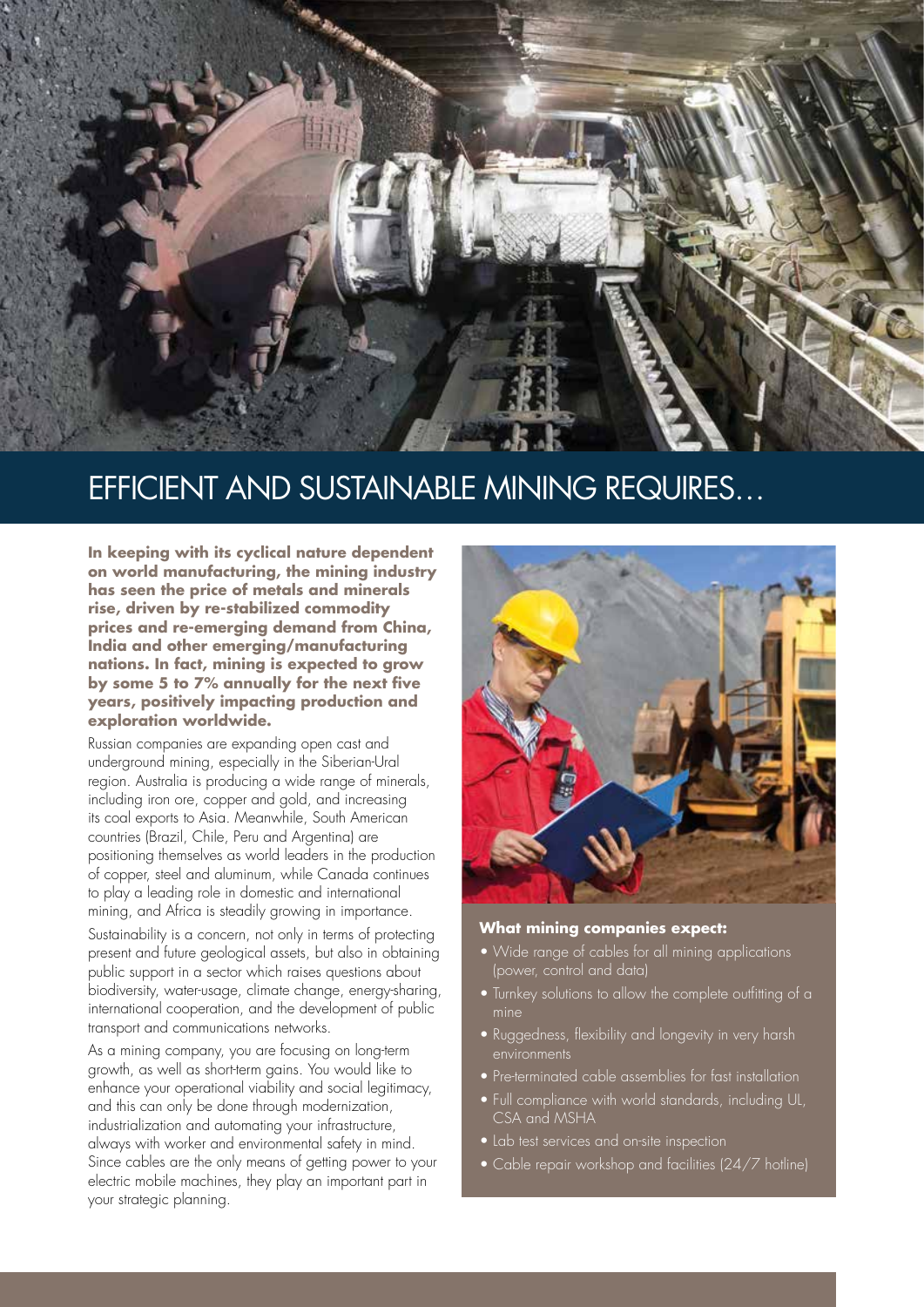

# …**POWERMINE®** RELIABILITY, PERFORMANCE AND SUPPORT

**To meet the extraction, loading and transport challenges of today's mining companies, Nexans has developed POWERMINE® cables and cable solutions for both underground and open cast sites. Since high performance and reliable support are essential to economic efficiency, Nexans also provides numerous services based on our proven experience in the mining market.**

Underground coal cutter cables offer fire-resistance, durability and tensile strength, while loader/scooper cables allow electric trucks to travel long distances in galleries when conveyers are unavailable. Shaft and gallery cables are designed for easy installation and superior fire-performance to protect personnel and equipment. Drilling and tunneling cables give boring machines greater autonomy. Open cast cables absorb impact from trucks and machinery to guarantee nonstop power supply and reliable control for conveyers, excavators, pontoon-mounted dredgers, electric shovels and draglines.

For both kinds of mining, optical fiber/copper can be integrated for remote control, surveillance and monitoring, often using an active switch system to provide Power over Ethernet (PoE) to vital equipment. Nexans has also developed submersible cables to handle groundwater drainage, and fluorescent/reflective cables to guarantee the nighttime visibility of exposed cable. Mining-related services include testing, onsite repair, training for personnel, and programs to support environmental and social values.

Since easy-to-reach deposits are being depleted worldwide, exploration has moved farther afield to remote locations, often with desert or freezing conditions. Nexans high-performance cables are designed for challenging environments, and we can also advise about infrastructures beyond "pure mining applications" which are increasingly the responsibility of mining companies: like private communications and data networks; selfcontained electrical power distribution; short-link rail infrastructure; and material handling facilities for loading centers and ports.

# **POWERMINE® for operational excellence and safety**

- Reliable, customized cable solutions to increase economic efficiency
- Built-in safety to handle short-circuits, fire, abrasion, impact, crush/breakage
- Designs for long freehanging installations, extended links, and tough conditions
- High flexibility for the very mobile mining environment, underground and open cast
- Technical support for system engineering, fast-delivery, installation and problemsolving
- Pre-terminated sets, harnessing, splicing, onsite-repairs and maintenance
- Advanced testing facilities to ensure durability and worldwide certification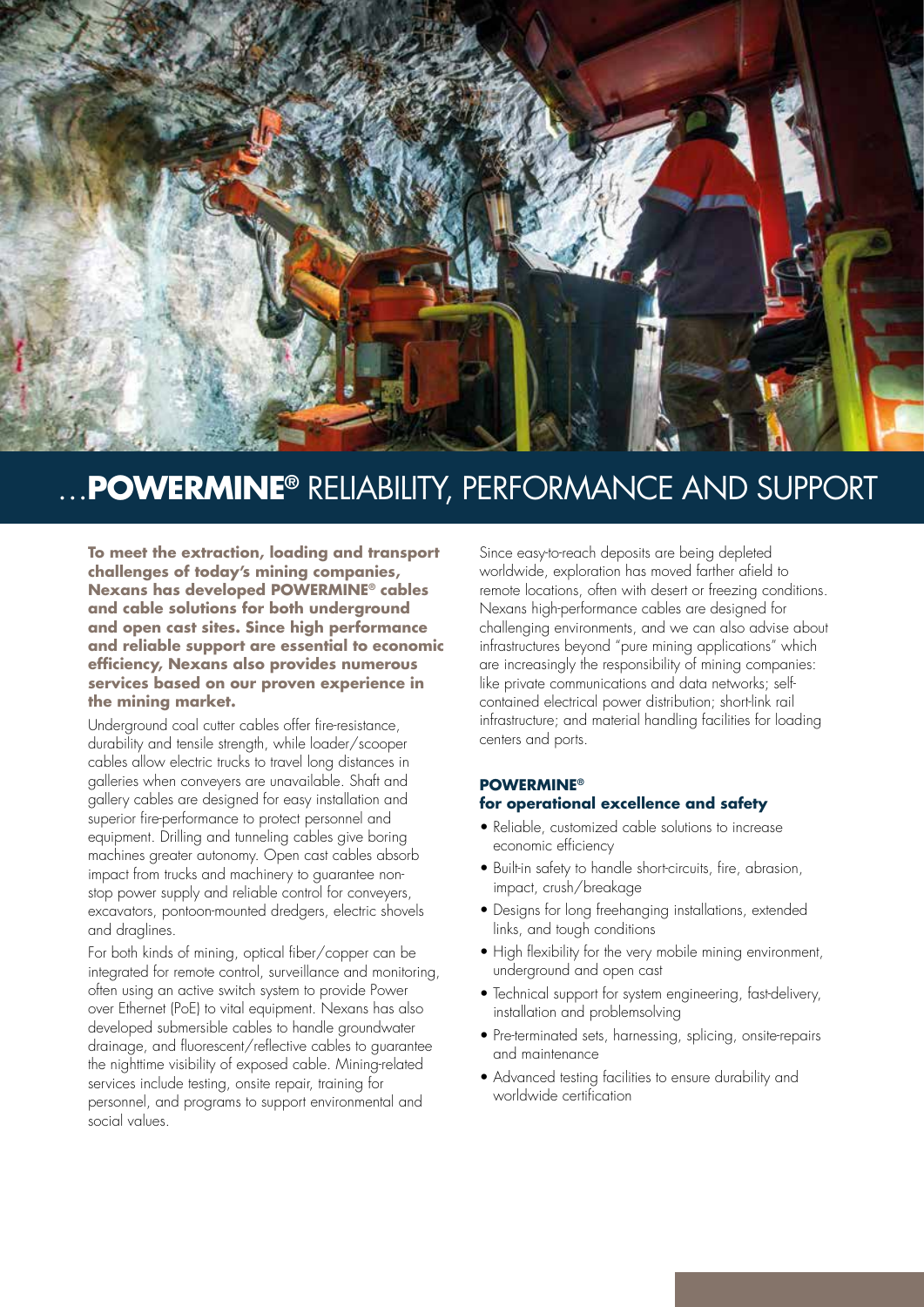# **POWERMINE®** CABLE SOLUTIONS AND SERVICES FOR

# **UNDERGROUND SOLUTIONS**

#### **Coal cutter cables**



These customized ≤3 kV to ≤3.5 kV energy cables come in a chain and free-laying version, with optional control/monitoring conductors (including optical

fiber). They are fire-resistant and offer high abrasive resistance and tensile strength.

*cIdeal for connecting mobile cutting machines for coal or kali (salt) and potash which require a high bending load with low train stress. In Australia, Nexans has supplied the first and only 11 kV longwall cable in the world.*

#### **Loader/scooper cables**



1-3 kV energy-only cables mounted on reels on electric trucks in hard rock underground mines which carry ore or potash in galleries (up to 300 meters

long) when conveyors are unavailable. They offer high tensile strength (≤70 kN) and exceptional abrasion resistance.

*> Widely used in underground mines, these three-core cables incorporate a tough steel rope center and an antitorsion braid for continuous reeling/unreeling.*

# **Shaft and gallery cables**



To facilitate installation, 10 kV shaft cables (with OF) are produced for free-hanging lengths up to 1,500 m while a new generation of gallery cables replaces PVC with

a halogen-free compound to protect people and equipment.

*> Nexans delivered 60 km of large cross-section cables (400 mm2) to a large project in the Ural-Siberian region in Russia. The cables can operate down to -40°C and were produced and delivered in a record three months.*

# **Drilling and tunneling cables**



D&T cables (BUFLEX®) are sheathed in flame-retardant polyurethane. Due to reduced diameter, more cable can be installed on mobile drill reels, allowing

considerably longer travelling distance (up to 100 meters).

*> Nexans annually supplies 100 km of D&T cable to Sweden's Atlas Copco and Finland's Sandvik, leading manufacturers of mobile drilling machines.*

# **OPEN CAST SOLUTIONS**

#### **Reeling cables**



Similar to material handling cables, but larger (≤185 mm2 ), these flexible cables can endure truck tire impact and high mechanical stress over long distances (10–12

km) between power stations and excavators, dumpers, mobile crushers. A torsion braid surrounded by a tough compound in the other sheath prevents a "corkscrew" effect.

*> Nexans has delivered up to 7 km per drum of reeling cable with integrated optical fiber for the conveyer bridge of the biggest coal mine in Germany (Vattenfall).*

# **Trailing cables**



Attached to mobile machines, they trail behind machines when they move. Applications include continuous miners, shuttle cars, bucket wheel

excavators, electric shovels and draglines. To provide 36 kV power along conveyer belts, these flexible cables are designed with a double sheath and with optimized wall thicknesses which allow them to handle the vibration and mechanical stress of moving applications.

*> 22 km of 185 mm2 trailing cables with a cold flexible outer sheath were delivered to a German open cast mine on drums of 1,000 m of cable each.*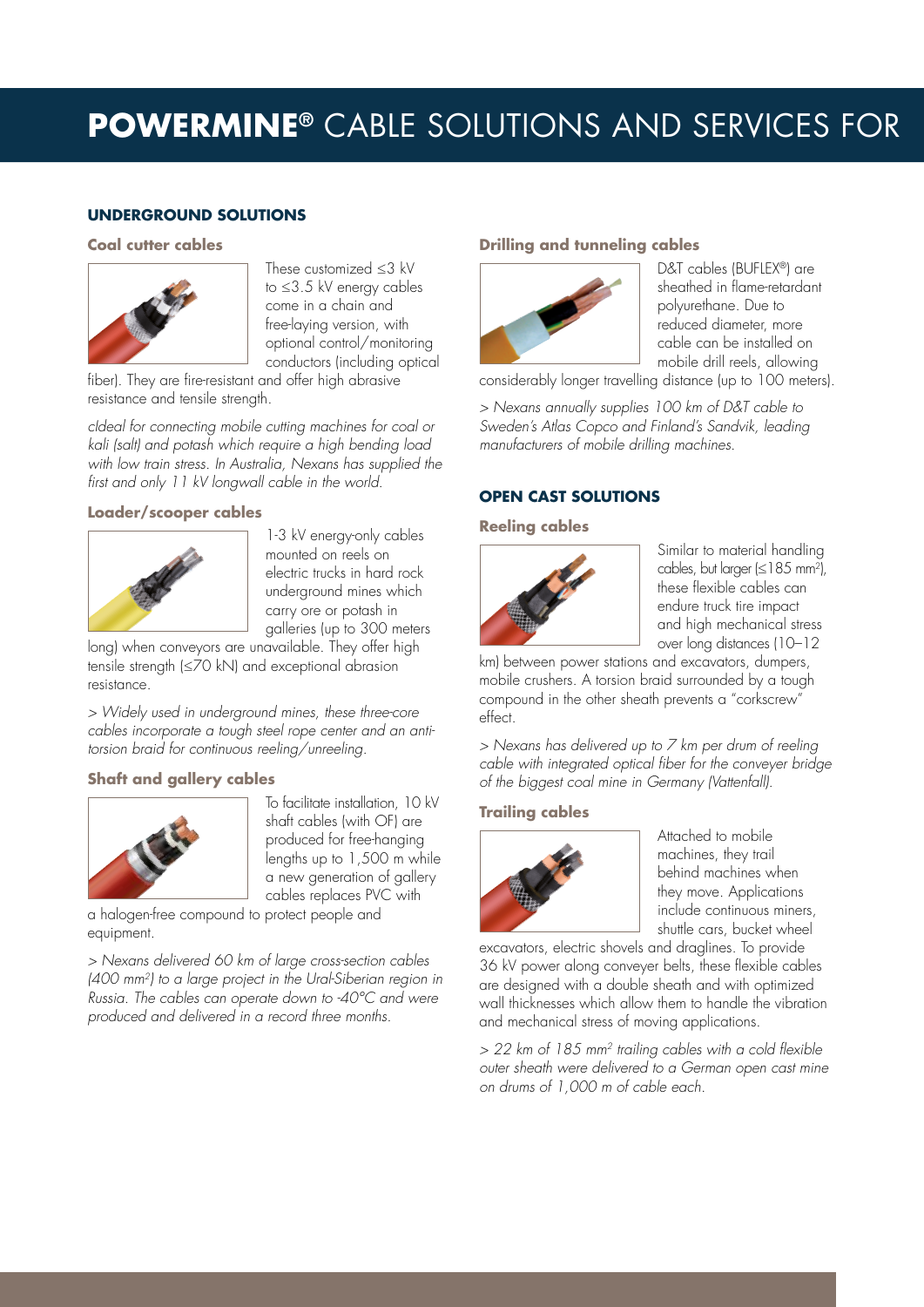# **FODAY'S DEEP AND SHALLOW MINES**



#### **Waterproof cables**



Waterproof trailing cables are used between the power station and pontoonmounted diggers, dredgers, floating docks, etc. They can be used in slop, salt and

brackish water or in water-laden open cast mines.

*> To minimize the environmental impact of runoff streams and metal-laden wastewater, these cables are widely used in German water treatment plants, and in a South African open cast gravel pit.*

#### **Dragline cables**



To meet the enormous electrical power needs (typically 6.6, but increasingly 22 kV) of giant dragline excavators, Nexans (Olex Australia)

has developed a flexible dragline cable with exceptional abrasion resistance and toughness.

*> Ten lengths of 305 m long 22 kV dragline cables were supplied to the Peak Downs Mine in central Queensland, while similar sets outfit mines at Ensham and Curragh in the same region. Dragline cables are also used by Hunter Valley #2 and others in New South Wales.*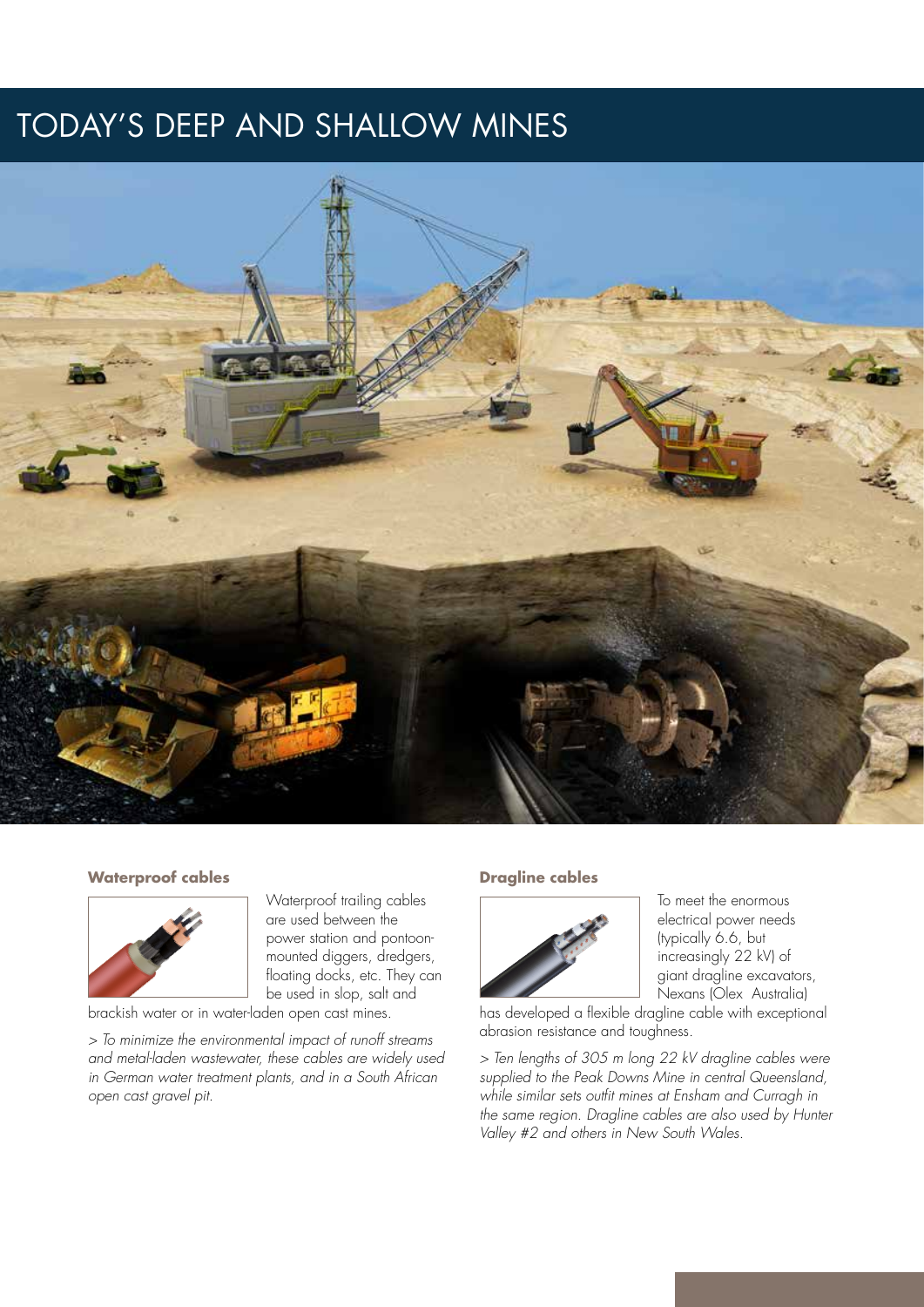# **UNDERGROUND AND OPEN CAST SOLUTIONS**

#### **Optical fiber cables**



Up to 24 optical fibers can be combined in the interstices of energy cables for communications, video surveillance, monitoring and data transfer. Incorporated

in 20 kV underground and 35 kV open pit rubber cables, fiber cables are light, with no signal loss and high electromagnetic compatibility (EMC).

*> Nexans delivered special optical fiber cables with rubber sheaths for harsh environments in lengths of up to 5 km in one length on one drum.*

#### **Intelligent Ethernet switch systems**



These small and rugged Ethernet switch systems contain up to 3 fiber-optic uplink ports and 8 twistedpair copper ports. They can be used for all mine control

and monitoring applications, have inbuilt diagnostic functionalities, and can provide Power over Ethernet (PoE) to IP surveillance cameras and VoIP phones.

*> Nexans switch systems are used for fiber-optic data communications in underground mining locations throughout Germany, especially in the Ruhr area.*



#### **Multicore control and data cables**



These highly flexible, heavy duty rubber cables (0.6/1 kV) provide power and control for both underground and open pit applications to control engines on conveyor

belts, excavators, mobile equipment, etc. They can handle high mechanical load and operate in both dry and damp areas.

*> More than 2,500 km of this kind of cable are produced for the mining market worldwide annually.*

### **Submersible pump cables**



Nexans manufactures diverse high-tensile round and flat pump cables for drinking water, waste water and hot water (up to 90°C) and to lower groundwater for

underground and open cast mines.

*> Reliability and high quality are two reasons customers order more than 200 km of pump cables every year.*

# **Fluorescent and reflecting cables**



To protect cables from being accidentally crushed by trucks, Nexans ICEAcompliant fluorescent cables gather sunlight to glow in the dark, while reflecting cables

reflect light from electric lamps and headlights. Aside from high tear/abrasion resistance, transparency makes it possible to spot mechanical or electrical breaks in the cable cores.

*> Nexans fluorescent cables are used in Chile's Minera Escondida, a copper mine with the largest output in the world.*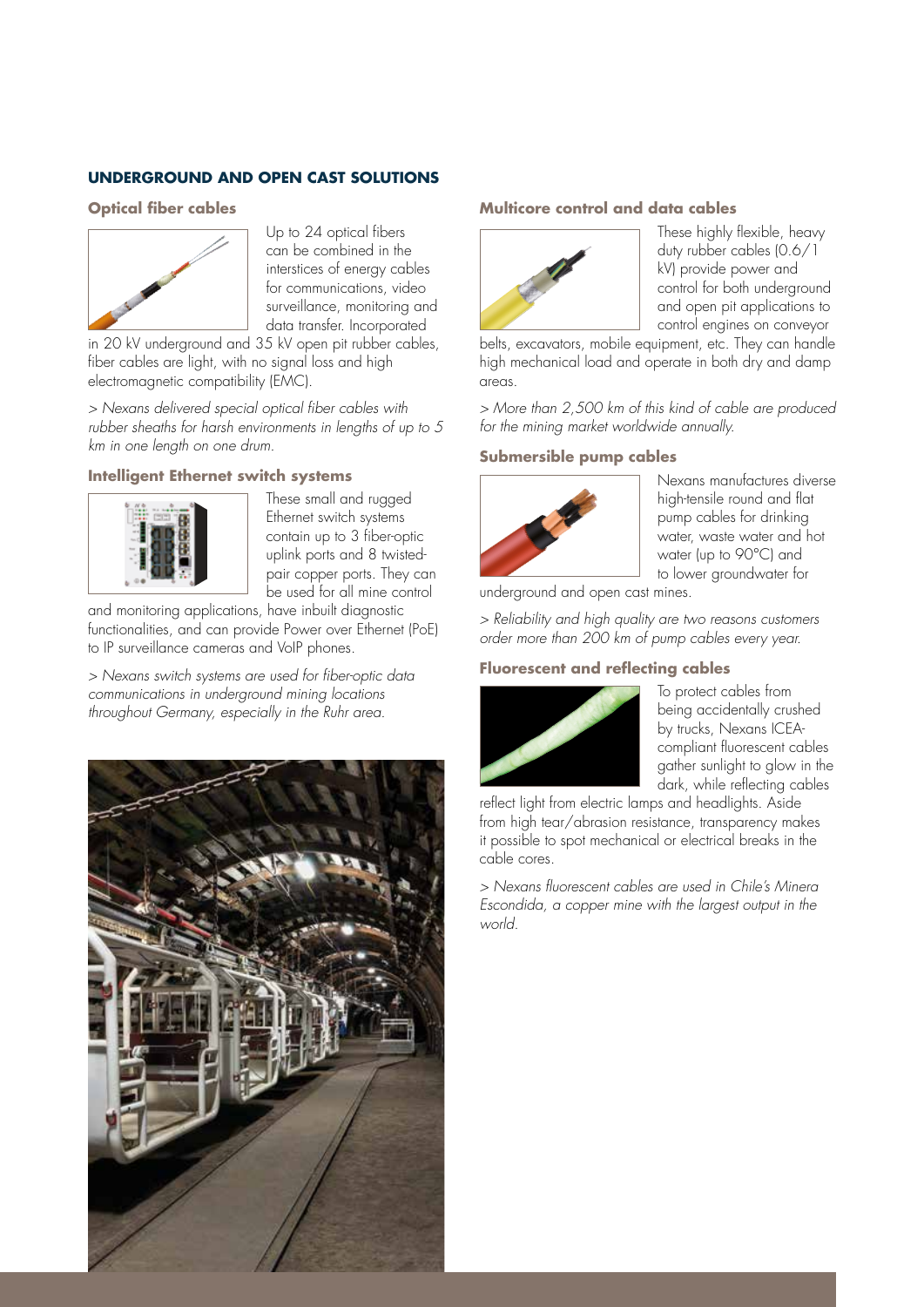

# **SERVICES**

#### **Repair and emergency service**



As a part of a complete, round-the-clock package, in many parts of the world, Nexans offers a 24/7 Repair and Emergency Service available via a

dedicated hotline to provide expert advice, technical support and even professional onsite intervention to avoid breakdowns and keep mines operating.

#### **Training**



Nexans organizes training sessions (including layout, installation, splicing and repair) for mining technicians and management personnel at all levels in Australia,

Russia and South Africa, etc. Training is provided both on our premises and through travelling seminars.

### **Environmental protection**



From the retrieval of wooden delivery drums, to the replacement of materials (like lead), Life Cycle Assessment, energy management, and cable retrieval-disposal-

recycling, Nexans is dedicated to creating a safer mining environment to benefit workers, the industry and the public-at-large.

### **Turnkey capability**



With our broad range of dedicated mining cables (energy, data and specialized applications) and our extensive expertise in testing, design,

engineering, project planning, installation, logistics, repair and maintenance, Nexans can add value at every level to outfit a complete mine.